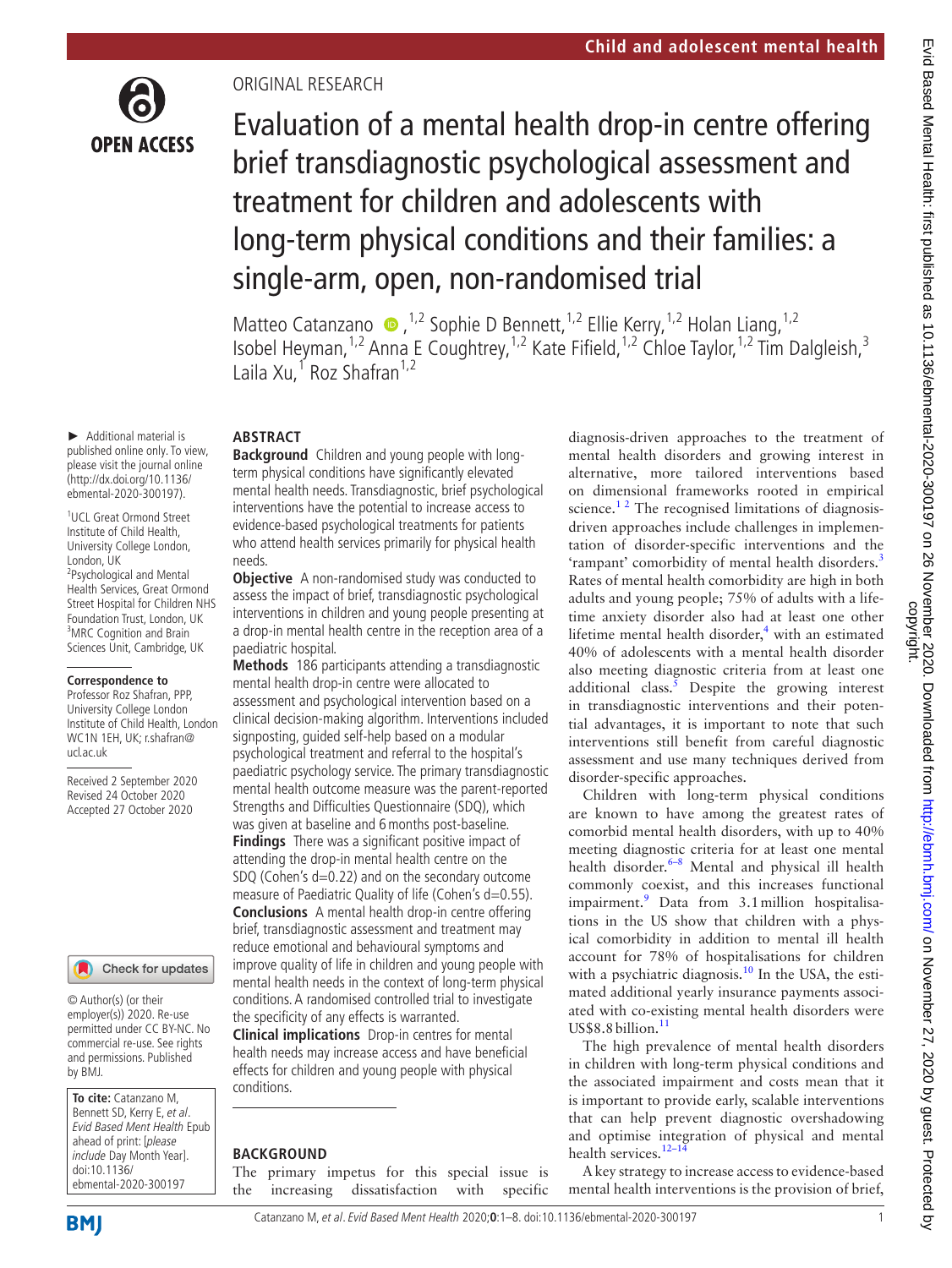transdiagnostic psychological treatments. Such interventions can comprise just a single session, for example, of psychoeducation, or six to eight sessions of an intervention such as transdiagnostic cognitive behavioural therapy that does not focus only on one specific disorder, delivered by health professionals or guided self-help.<sup>15 16</sup> In terms of guided self-help, meta-analyses indicate that such interventions have comparable efficacy to more traditional, face-to-face interventions for both adults and young people<sup>[17 18](#page-7-1)</sup> and are effective in children and young people with long-term physical conditions.<sup>[14](#page-6-9)</sup> These self-help interventions, appropriately embedded and supervised within existing mental health services, can supplement provision and ensure greater access to appropriate assessment and treatment.

Despite brief transdiagnostic psychological interventions having potential significant advantages, they have rarely been evaluated in children and young people with mental health needs in the context of long-term physical conditions. Existing reviews, case studies and qualitative evaluations suggest that such interventions could have an important role in reducing symptoms and improving quality of life,<sup>14 19 20</sup> but sample sizes have typically been small and well conducted, larger studies are needed to establish their potential utility.

### **OBJECTIVE**

The overall objective of this research was to evaluate the impact of a transdiagnostic mental health centre offering brief psychological assessment and treatment for children and young people and/or their families with mental health needs in the context of long-term physical conditions. Specifically, we aimed to assess clinical outcomes after attending a highly accessible, drop-in mental health centre in a paediatric hospital that would accept self-referral and supplement existing provision by offering a suite of empirically grounded interventions, including single sessions, signposting or referral to appropriate services, a comprehensive diagnostic and/or supplementary neurodevelopmental assessment and brief modular transdiagnostic psychological treatment delivered in the form of guided self-help. Secondary objectives were to evaluate the centre's acceptability, using a satisfaction questionnaire and feasibility, by assessing overall recruitment and retention.

### **METHODS**

### **Study design**

This investigation was an uncontrolled trial of young people, their siblings and carers attending a national paediatric hospital. The research had an internal pilot phase (n=128 consented) prior to the post-pilot phase (n=186 consented). The purpose of the internal pilot was to estimate recruitment and attrition. That of the post-pilot phase was to gather evidence of acceptability and preliminary evidence of effectiveness.

### **Participants**

For inclusion in the study, individuals had to have been a patient at the paediatric hospital for a physical health condition within the last 6months or be a carer/family member/sibling of such a patient. They were required to have a common mental health need (anxiety, depression and/or behavioural difficulties) that was interfering with current functioning. Participants must not have been currently under the care of paediatric psychology services within the hospital and needed to possess a sufficient grasp of English to facilitate engagement with the assessment and treatment processes.

### **Recruitment**

For the pilot phase, recruitment took place from March 2018 to December 2018. One hundred and twenty-eight of the 314 participants were consented during this phase. For the post-pilot phase, recruitment took place from January 2019 to December 2019. A 'drop-in' booth served both as a focus for recruitment and for raising awareness of the project. One volunteer/member of staff was present Monday–Friday (10:00–12:00 hours and 14:00–16:00 hours) with a clinical psychologist and/or psychiatrist on call at all times. At the start of the project, two midweek late nights were trialled (09:00–19:00 hours) as well as a Saturday morning (09:00–12:00 hours). As no participants were recruited during those hours, we decided not to open on weekends/evenings. The location of the booth was selected in order to maximise visibility, participant footfall and access. Participants were recruited via five routes: (1) the family/patient could approach a staff member at the booth ('physical drop-in'), (2) the family/patient could contact the team by email/telephone, (3) a staff member could approach a family/patient in other areas of the hospital with a leaflet about the project ('active recruitment'), (4) clinicians within the hospital could signpost and (5) clinicians could refer patients and/or families to the project.

### **Ethics**

Written informed consent was taken for all participants (parents, siblings and index children aged 16 and above who had capacity to consent) included in the study by research assistants. In some instances, participants verbally consented over the phone, which was recorded and the responses were written up by the research assistants. In the case of children under the age of 16 years, assent was obtained from the relevant child (ie, sibling, index child or both) alongside parental consent.

### **Interventions**

Once families had consented and completed baseline measures, an initial triage assessment, taking approximately 30min, was carried out in accordance with a standardised protocol either over the telephone or face-to-face depending on participant preference. All participants were then discussed in a weekly meeting with a consultant child and adolescent psychiatrist and allocated to an intervention based on a clinical decision making algorithm that considered factors including clinical risk, relationship to physical health condition, participant preference, neurodevelopmental factors, family factors and symptom severity. At no point in the study was there a waiting list for the initial triage assessment. All participants waited a maximum of 7days to being allocated as decisions were made at a weekly meeting.

Participants were allocated to (1) provision of/direction to self-help materials and/or online resources, (2) further assessment in the form of either a neurodevelopmental assessment or a computerised mental health diagnostic assessment (the Development and Well-being Assessment), $^{21}$  $^{21}$  $^{21}$  (3) signposting/referral to appropriate internal or external services (including mental health services for adults if the parent had significant symptoms of anxiety and depression), (4) a brief modular psychological intervention defined as up to six sessions (6hours total) of either telephone or face-to-face guided self-help based on the Modular Approach to Therapy for Children with Anxiety, Depression, Trauma, or Conduct Problems  $(MATCH-ADTC)^{22}$  $(MATCH-ADTC)^{22}$  $(MATCH-ADTC)^{22}$  provided by newly qualified clinical psychologists, trained psychological well-being practitioners (ie, individuals trained specifically in low-intensity therapies through a specific programme as part of UK Improving Access to Psychological Therapies initiative)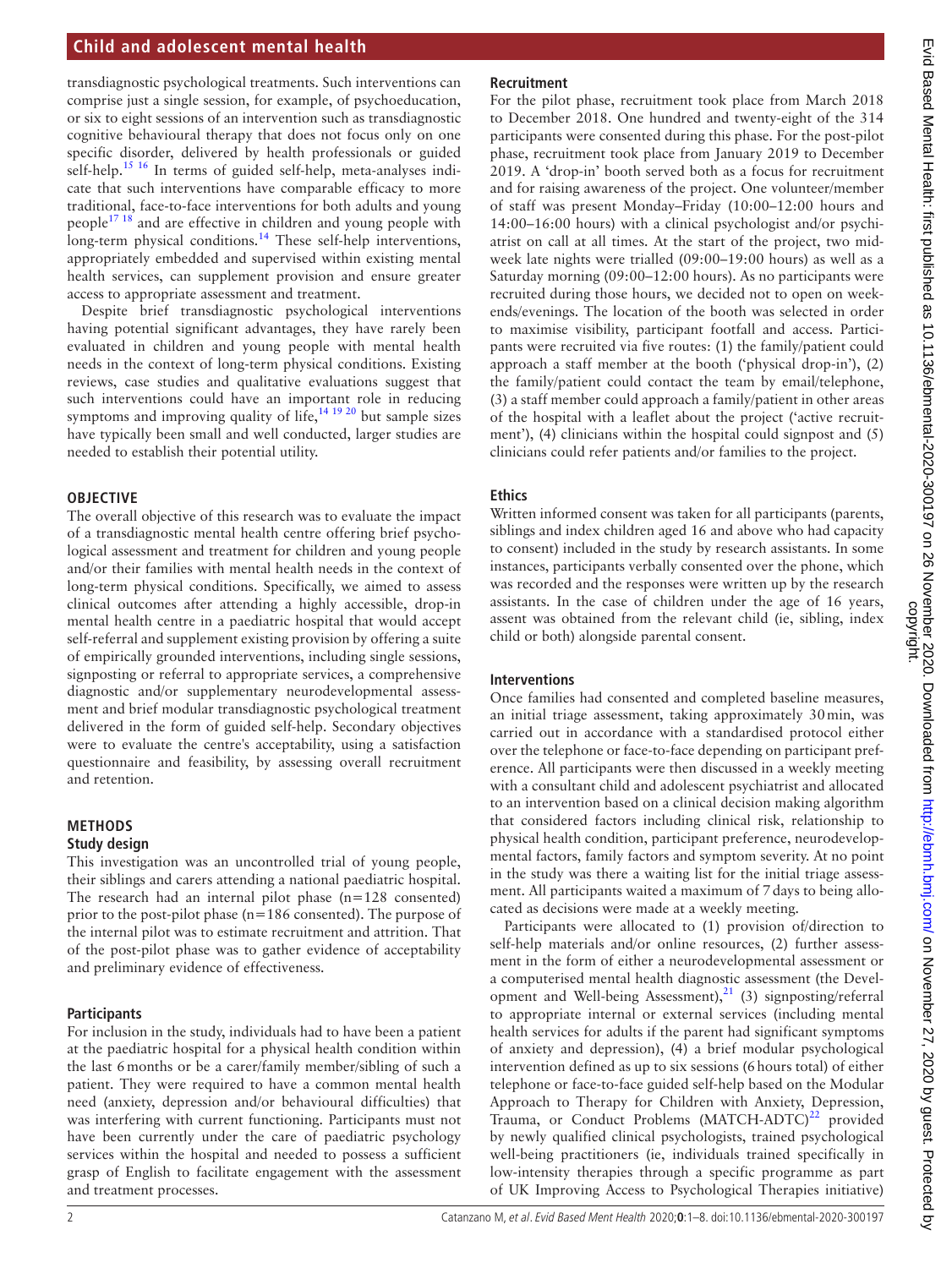and/or a junior doctor with specific training in the intervention. MATCH-ADTC was chosen as it includes evidence-based strategies for anxiety, depression and disruptive behaviour problems within one manual. Adaptations were made for delivery in a brief format, in which the MATCH-ADTC worksheets were sent to participants prior to the session and support was provided through 6weekly 60min telephone calls delivered within the 6-month period. The worksheets were not modified to account for children with long-term physical conditions. The intervention was delivered to the parents and/or young person depending on presenting difficulty, age and intellectual ability.

## **Outcome measures**

All measures were completed at baseline after consent and at 6months from baseline. The Pediatric Quality of Life Inventory  $(PedsQL)^{23}$  $(PedsQL)^{23}$  $(PedsQL)^{23}$  was added after the pilot phase. Parental mental health measures were taken and will be reported elsewhere.<sup>[24](#page-7-5)</sup> Outcome measures were collected face-to-face or remotely by phone/email (depending on participant preference) by a researcher that was not involved in the delivery of the intervention. Only carer-reported child mental health measures were analysed as insufficient self-report (child/adolescent) measures were completed at baseline or follow-up for both the Strengths and Difficulties Questionnaire  $(SDQ<sup>25</sup>)$  and PedsQL, based in part due to the majority of children and young people presenting being chronologically or developmentally younger than 11 years.

### **Child measures**

The carer-report  $SDQ<sub>1</sub><sup>25</sup>$  $SDQ<sub>1</sub><sup>25</sup>$  $SDQ<sub>1</sub><sup>25</sup>$  a 25-item measure with robust psychometric properties, was used to measure common emotional and behavioural symptoms in children and young people. The SDQ has moderate test–retest reliability and good concurrent and discriminant validity.

Pediatric Quality of Life Inventory<sup>23</sup> is a 23-item measure with excellent validity and reliability.<sup>26</sup> In the post-pilot phase, a parent report form was completed at baseline and 6months later. Parent-rated versions are available for children aged 2–4, 5–7, 8–12 and 13–18 years. The appropriate form was used depending on the age of the child. Higher scores indicate better quality of life.

### Client Satisfaction Questionnaire (CSQ-8)

The CSQ-8 is a widely used measure of service satisfaction modified slightly for this study. Responses were on a five-point scale of 'not at all', 'only a little', 'somewhat', 'quite a bit' and 'totally' (0–4). Internal consistency of the scale was high (Cronbach's alpha= $0.88$ ).<sup>27</sup>

## **Statistical analyses**

Descriptive statistics for total and subscale scores on each measure at baseline (time one) and 6 months (time two) are provided. Difference scores were based on the mean change in scores; these changes were tested using paired samples t-tests and converted into standardised effect sizes (Cohen's d; Cohen, 2013). Of the included participants, 86% had completed SDQs and 88% PedsQLs across the two time points. Little's Missing Completely at Random (MCAR) test was not significant  $(p>0.05)$ . Missing data at baseline and 6 months were managed using multiple imputation. All subscales of the relevant scale at both time points and participant characteristics (gender, age and whether they received a brief psychological intervention) were included in the multiple imputation model and 10 datasets were imputed. As the amount of clustered data was small, for

example, with only 11 families of those allocated to an intervention containing more than one participant—of these 10 had two participants per family (six patient-sibling, one sibling-parent and three patient-patient dyads) and 1 had three participants per family (a patient-sibling-parent triad), we accounted for clustering by removing additional family members (in the clusters) from the analysis. The index child, where applicable, was the family member from the cluster included in the analysis. If a cluster contained a parent and a sibling, the sibling was retained. Participants who dropped in more than once  $(n=11)$  were only included once in the analysis.

Participant demographics and symptom profiles were compared with those of the wider hospital (requested via clinical information services), routinely collected national child and adolescent mental health service (CAMHS) outcome data from the Child Outcomes Research Consortium (CORC) dataset and data from a national initiative to improve children's access to evidence-based psychological therapies (CYP IAPT) by running  $\chi^2$  tests of homogeneity for categorical variables and independent t-tests/Mann-Whitney U tests for numeric variables using R statistical software, V.3.6.3 (R Project for Statistical Computing). Post hoc analyses involving pairwise comparisons using multiple z-tests of two proportions with Bonferroni correction were applied where  $\chi^2$  tests were statistically significant (p<0.05). All descriptive statistics, handling of missing data and regression analyses were undertaken using SPSS statistical analysis software (V.25, IBM).

# **FINDINGS**

# **Participant flow**

[Figure](#page-3-0) 1 illustrates the flow of participants through the study, with reasons for exclusion/attrition at each stage of the pathway. Three hundred and fourteen participants initially consented to take part. No children or young people came to seek the service without a carer/parent. One hundred and eighty-six participants were allocated to the intervention, of which 172 completed baseline measures. Of those 172, 16 were excluded from the analysis and were not imputed, leaving a sample of 156 with imputed data that form the basis of the statistical analyses relating to change with the intervention for all measures except the PedsQL, which was only given after the pilot phase; 97 participants provided imputed data to form the basis of those analyses. There were no statistically significant differences on key demographic variables between those who were allocated and those who were not ([online supplemental material table 2S\)](https://dx.doi.org/10.1136/ebmental-2020-300197).

## **Baseline data**

The majority of the 186 participants were white, primaryschool aged, females, with no translational needs, a median Index of Multiple Deprivation (IMD) decile of 5 (where 1 is most deprived and 10 least deprived) and coming from an area within <50 miles of London. Ethnicity of participants, median IMD decile and translation requirements were highly representative of patients presenting to the hospital more generally ([online supplemental material table 1S](https://dx.doi.org/10.1136/ebmental-2020-300197)), though our sample was slightly older in age and with a higher proportion of females. However, when benchmarked against nationwide routinely collected CAMHS data from the Child Outcomes Research Consortium (CORC) dataset ([online supplemental material table](https://dx.doi.org/10.1136/ebmental-2020-300197) [1S](https://dx.doi.org/10.1136/ebmental-2020-300197)), we saw a lower number of male and white participants, and children in our sample were younger. Most paediatric patients were outpatients from a number of specialties, with the five most common being Rheumatology (16%), Neurology (12%),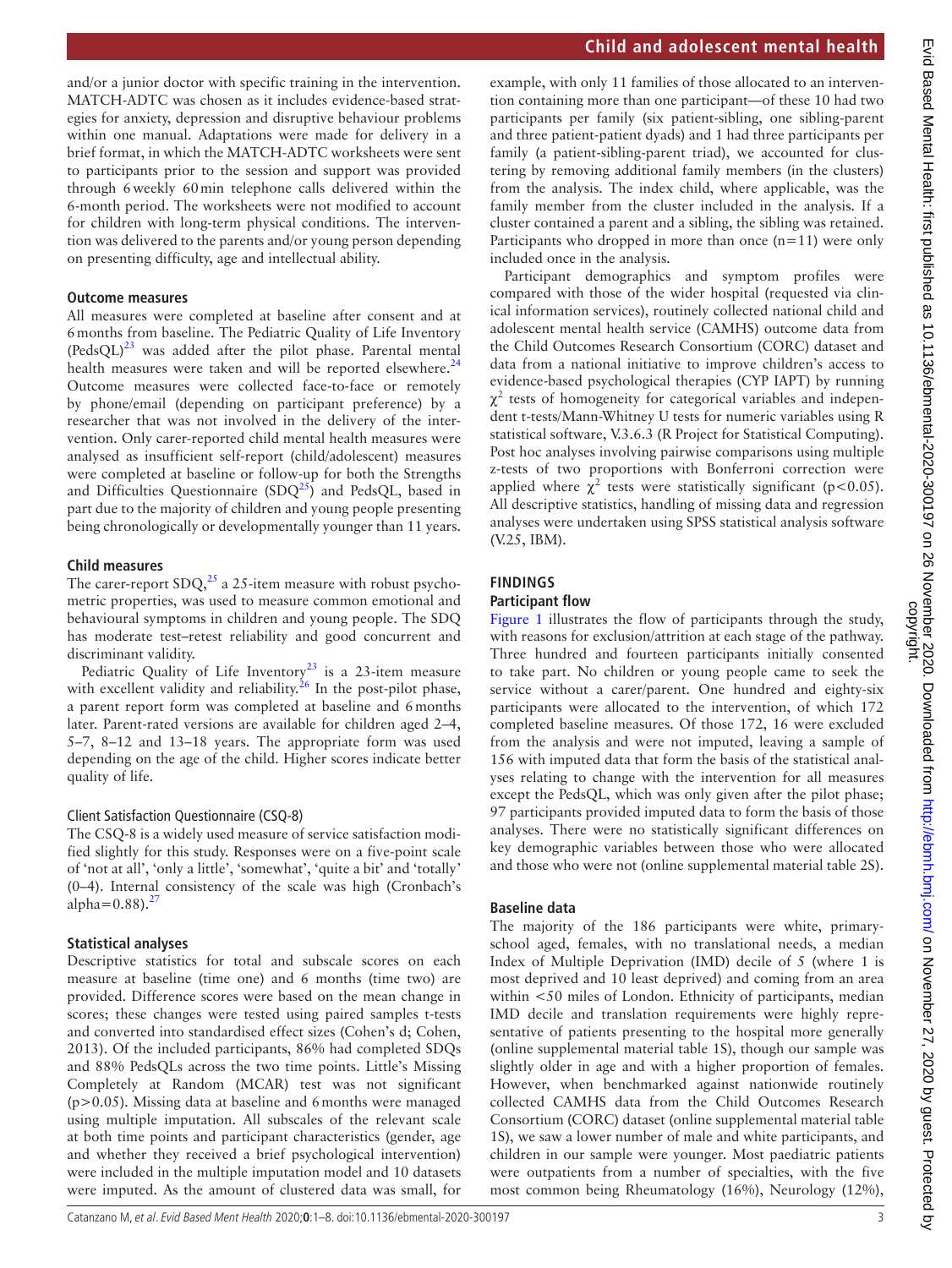#### Figure 1: Adapted CONSORT diagram showing patient flow



#### **Figure 1** Adapted Consolidated Standards of Reporting Trial (CONSORT) diagram showing patient flow.

Ophthalmology (12%), Ear Nose and Throat (9%) and Cardiology (7%) and presenting with a number of medical conditions such as rare genetic disorders (12%), juvenile idiopathic arthritis (7%), congenital heart defects (3%), uveitis (3%) and aphakia (3%). In a proportion of participants, a primary medical diagnosis was not found (11%). Mental health symptom profiles are presented in [table](#page-4-0) 1 and have been reported elsewhere along with further information. $28$  The problems for which participants sought support included: anxiety (45%), challenging behaviour (38%), low mood (28%) and other difficulties (14%). Multiple mental health problems (eg, anxiety and challenging behaviour) at assessment were present in 32% of the participants.

### **Interventions provided**

Some participants are represented more than once in these data since multiple outcomes/interventions were possible, for example, neurodevelopmental assessment and subsequent onwards referral. In [table](#page-4-0) 1, a breakdown of the primary interventions to which participants were allocated is shown.

<span id="page-3-0"></span>Following initial assessment,  $32\%$  of participants (n=59) were provided with a brief modified version of the modular psychological treatment MATCH-ADTC, 45% were referred onwards (n=83), 1% liaison work was carried out, 3% underwent a neurodevelopmental assessment and 19% were signposted to resources/services. Of those who received the modular treatment, the median number of treatment sessions delivered to participants was 6 (IQR: 3–6). The main modules delivered were anxiety (42%), conduct (45%) and depression (13%). In approximately half (47%) of participants, more than one module was used (ie, if the primary problem was anxiety, but conduct symptoms were interfering with treatment, a session might be spent working on the conduct symptoms before returning to the original module, in this case anxiety).

Of the 84 participants who were referred to established psychological services, 74 were accepted, 8 declined and 2 had an unknown outcome. Services included: internal paediatric psychology hospital services (62), family therapy (4), social services (2), other research projects (2), neurodevelopmental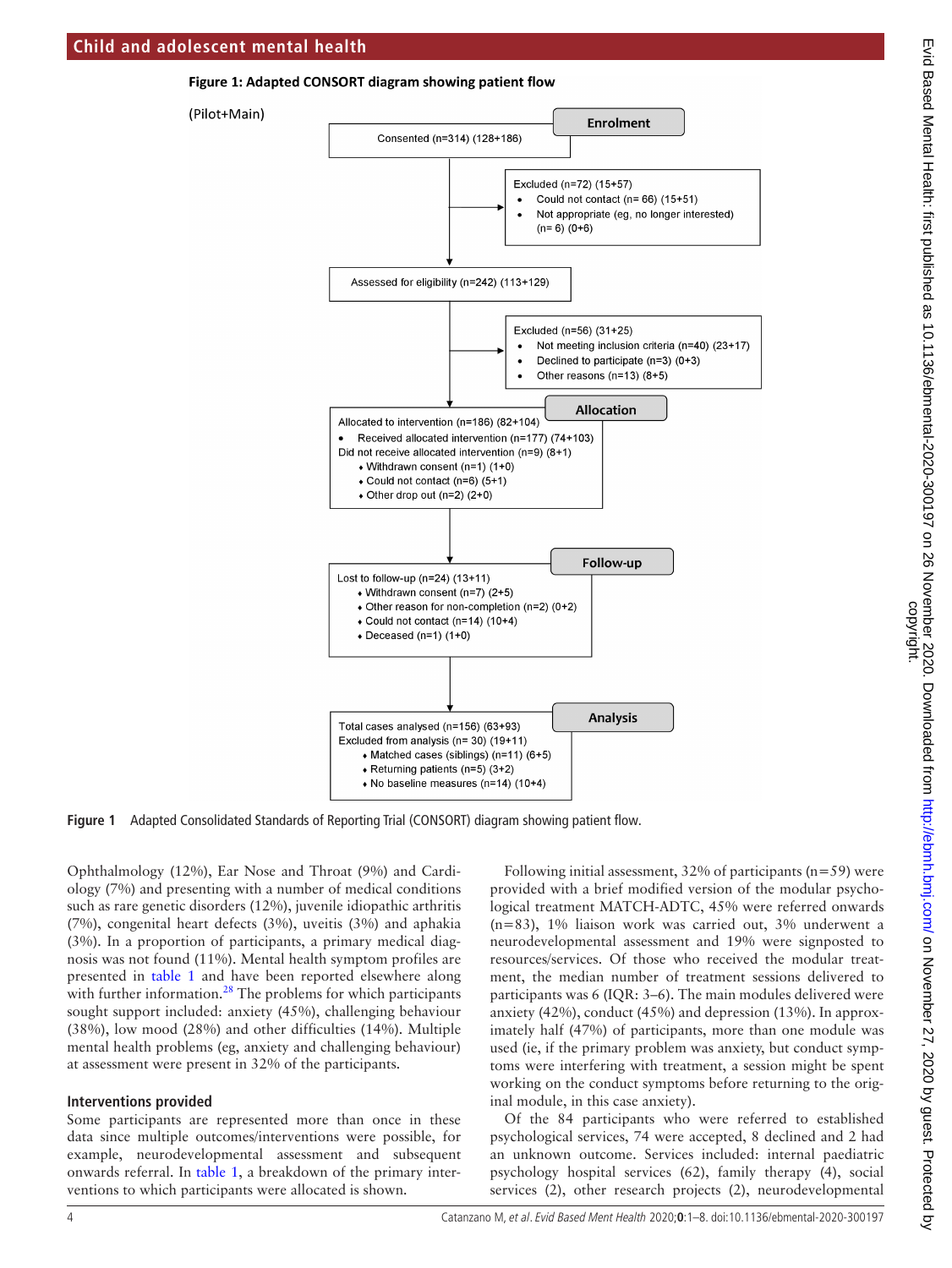|  |  |  |  | <b>Child and adolescent mental health</b> |  |
|--|--|--|--|-------------------------------------------|--|
|--|--|--|--|-------------------------------------------|--|

| Child and adolescent mental health<br>Table 1<br>Continued                                                                                                                                                                                                                                                                                                                                                                                                                                                                                                                            | All participants<br>$(n=186)$<br>81 (151/186) |
|---------------------------------------------------------------------------------------------------------------------------------------------------------------------------------------------------------------------------------------------------------------------------------------------------------------------------------------------------------------------------------------------------------------------------------------------------------------------------------------------------------------------------------------------------------------------------------------|-----------------------------------------------|
|                                                                                                                                                                                                                                                                                                                                                                                                                                                                                                                                                                                       |                                               |
|                                                                                                                                                                                                                                                                                                                                                                                                                                                                                                                                                                                       |                                               |
|                                                                                                                                                                                                                                                                                                                                                                                                                                                                                                                                                                                       |                                               |
| County of origin, % (n/n total)                                                                                                                                                                                                                                                                                                                                                                                                                                                                                                                                                       |                                               |
| <50 miles of London                                                                                                                                                                                                                                                                                                                                                                                                                                                                                                                                                                   |                                               |
| >50 miles of London                                                                                                                                                                                                                                                                                                                                                                                                                                                                                                                                                                   | 15 (27/186)                                   |
| Not stated/prefer not to say                                                                                                                                                                                                                                                                                                                                                                                                                                                                                                                                                          | 4(8/186)                                      |
| History of mental health input, % (n/n total)                                                                                                                                                                                                                                                                                                                                                                                                                                                                                                                                         |                                               |
| Yes                                                                                                                                                                                                                                                                                                                                                                                                                                                                                                                                                                                   | 46 (86/186)                                   |
| No                                                                                                                                                                                                                                                                                                                                                                                                                                                                                                                                                                                    | 53 (98/186)                                   |
| Not stated/prefer not to say                                                                                                                                                                                                                                                                                                                                                                                                                                                                                                                                                          | 1(2/186)                                      |
| History of risk present, % (n/n total)                                                                                                                                                                                                                                                                                                                                                                                                                                                                                                                                                |                                               |
| Yes                                                                                                                                                                                                                                                                                                                                                                                                                                                                                                                                                                                   | 18 (34/186)                                   |
| No                                                                                                                                                                                                                                                                                                                                                                                                                                                                                                                                                                                    | 81 (151/186)                                  |
| Not stated/prefer not to say                                                                                                                                                                                                                                                                                                                                                                                                                                                                                                                                                          | 1(1/186)                                      |
| Primary intervention allocated to, % (n/n total)                                                                                                                                                                                                                                                                                                                                                                                                                                                                                                                                      |                                               |
| <b>MATCH</b>                                                                                                                                                                                                                                                                                                                                                                                                                                                                                                                                                                          | 32 (59/186)                                   |
| Referral                                                                                                                                                                                                                                                                                                                                                                                                                                                                                                                                                                              | 45 (84/186)                                   |
| Neurodevelopmental assessment                                                                                                                                                                                                                                                                                                                                                                                                                                                                                                                                                         | 3(6/186)                                      |
| Signposting to resources only                                                                                                                                                                                                                                                                                                                                                                                                                                                                                                                                                         | 19 (35/186)                                   |
| Other                                                                                                                                                                                                                                                                                                                                                                                                                                                                                                                                                                                 | 1(2/186)                                      |
| Self-reported change in physical health (6 months post), % (n/n total)                                                                                                                                                                                                                                                                                                                                                                                                                                                                                                                |                                               |
| Improved                                                                                                                                                                                                                                                                                                                                                                                                                                                                                                                                                                              | 10 (10/104)                                   |
| No change                                                                                                                                                                                                                                                                                                                                                                                                                                                                                                                                                                             | 40 (42/104)                                   |
| Deteriorated                                                                                                                                                                                                                                                                                                                                                                                                                                                                                                                                                                          | 6(6/104)                                      |
| Not stated                                                                                                                                                                                                                                                                                                                                                                                                                                                                                                                                                                            | 44 (46/104)                                   |
| Core participant demographics along with the mean and SD, median and IQR,<br>number (n) and percent (%) of cases (where relevant) for all data. IMD decile=Index<br>of multiple deprivation decile. NB: where total sample size is 104, this means data<br>was only collected in the second year of the trial (post-pilot phase).<br>assessment services (1) or externally to community CAMH<br>9) or other local services (4). For those participants referred<br>and accepted for treatment, the average number of session<br>including assessment) was 6 (median: 5, range: 0-24). |                                               |
| <b>Dutcomes</b><br><sup>2</sup> rimary<br>Participants' parent-reported emotional and behavioural prob<br>ems, as measured by the total score on the SDQ, demonstrated<br>i statistically significant decrease from an estimated mean scor<br>of 17.54 (0.61) preintervention to 16.13 (0.61) at 6-month post<br>baseline, a mean decrease of 1.41, 95% CI (0.39 to 2.44), t(119                                                                                                                                                                                                      |                                               |

# **Outcomes**

# Primary

Participants' parent-reported emotional and behavioural problems, as measured by the total score on the SDQ, demonstrated a statistically significant decrease from an estimated mean score of 17.54 (0.61) preintervention to 16.13 (0.61) at 6-month postbaseline, a mean decrease of 1.41, 95%CI (0.39 to 2.44), t(119)  $= 2.60$ , p=0.007, d=0.22. Statistically significant improvement was also noted on the Conduct and Peer subscales ( $p$ <0.05) as shown in [table](#page-5-0) 2.

# Secondary

Participants' parent-reported quality of life, as measured by the PedsQL total score, demonstrated an increase from an estimated mean score of 54.38 (2.31) at baseline to 61.88 (2.39) at 6months foll0w-up, a statistically significant mean increase of 7.50, 95% CI (4.55 to 10.45,  $t(53) = 4.99$ ,  $p < 0.001$ ,  $d = 0.55$ . Statistically significant improvements were noted on all subscales of the PedsQL except for the Physical Health subscale (see [table](#page-5-0) 2).

# *Client Satisfaction Questionnaire*

One hundred and fourteen parents completed the Client Satisfaction Questionnaire. The median score was '4' ('Totally satisfied') for the questions about overall satisfaction and whether

<span id="page-4-0"></span>

| Table 1                 | Participant demographics                                                                  |                               |
|-------------------------|-------------------------------------------------------------------------------------------|-------------------------------|
|                         |                                                                                           | All participants<br>$(n=186)$ |
|                         | Age of children and young people $(\leq 18$ years) at the<br>hospital in years, mean (SD) | 9 (4)                         |
|                         | Age of parents, mean (SD)                                                                 | 39(8)                         |
|                         | IMD decile, median (IQR)                                                                  | $5(3-9)$                      |
| Gender, % (n)           |                                                                                           |                               |
| Female                  |                                                                                           | 62 (116/186)                  |
| Male                    |                                                                                           | 38 (70/186)                   |
|                         | Primary recipient of the intervention, % (n/n total)                                      |                               |
| Patient                 |                                                                                           | 75 (139/186)                  |
| Parent/carer<br>Sibling |                                                                                           | 19 (36/186)<br>10 (18/186)    |
|                         | Ethnicity, % (n/n total)                                                                  |                               |
| White                   |                                                                                           | 62 (116/186)                  |
| Asian                   |                                                                                           | 11 (21/186)                   |
| <b>Black</b>            |                                                                                           | 10 (19/186)                   |
|                         | Any mixed background                                                                      | 7 (13/186)                    |
|                         | Any other ethnicity                                                                       | 4 (8/186)                     |
|                         | Not stated/prefer not to say                                                              | 5 (9/186)                     |
|                         | Parent relationship to child, % (n/n total)                                               |                               |
| Mother                  |                                                                                           | 90 (167/186)                  |
| Father                  |                                                                                           | 10 (19/186)                   |
|                         | Parent marital status, % (n/n total)                                                      |                               |
| <b>Married</b>          |                                                                                           | 60 (62/104)                   |
| Single                  |                                                                                           | 16 (17/104)                   |
|                         | Divorced/separated                                                                        | 12 (12/104)                   |
| Widowed                 | Living with partner                                                                       | 9(9/104)                      |
|                         | Not stated/prefer not to say                                                              | 1 (1/104)<br>3(3/104)         |
|                         | Parent employment status, % (n/n total)                                                   |                               |
|                         | Employed (full time)                                                                      | 30 (31/104)                   |
|                         | Employed (part time)                                                                      | 24 (25/104)                   |
| Other                   |                                                                                           | 18 (19/104)                   |
| Out of work             |                                                                                           | 11 (11/104)                   |
| Self-employed           |                                                                                           | 8(8/104)                      |
| Unable to work          |                                                                                           | 6(6/104)                      |
| Retired                 |                                                                                           | 1(1/104)                      |
|                         | Not stated/prefer not to say                                                              | 3 (3/104)                     |
|                         | Parent disability, % (n/n total)                                                          |                               |
| Yes                     |                                                                                           | 11 (11/104)                   |
| No                      |                                                                                           | 89 (93/104)                   |
|                         | Presenting problems, % (n/n total)                                                        |                               |
| Anxiety                 |                                                                                           | 45 (84/186)                   |
| Low mood                | Challenging behaviour                                                                     | 38 (70/186)                   |
| Other                   |                                                                                           | 28 (52/186)<br>14 (26/186)    |
|                         | Known pre-existing neurodevelopmental diagnosis, % (n/n total)                            |                               |
|                         | Autism Spectrum Disorder                                                                  | 15 (27/186)                   |
|                         | Intellectual disability                                                                   | 21 (39/186)                   |
| None                    |                                                                                           | 62 (115/186)                  |
|                         | Not stated/prefer not to say                                                              | 4 (7/186)                     |
|                         | Patient type, % (n/n total)                                                               |                               |
| Outpatient              |                                                                                           | 96 (100/104)                  |
| Inpatient               |                                                                                           | 4 (4/104)                     |
|                         | Need for translator, % (n/n total)                                                        |                               |
| Yes                     |                                                                                           | 4 (8/186)                     |
| No                      |                                                                                           | 96 (178/186)                  |
|                         |                                                                                           | Continued                     |

Catanzano M, et al. Evid Based Ment Health 2020;**0**:1–8. doi:10.1136/ebmental-2020-300197 5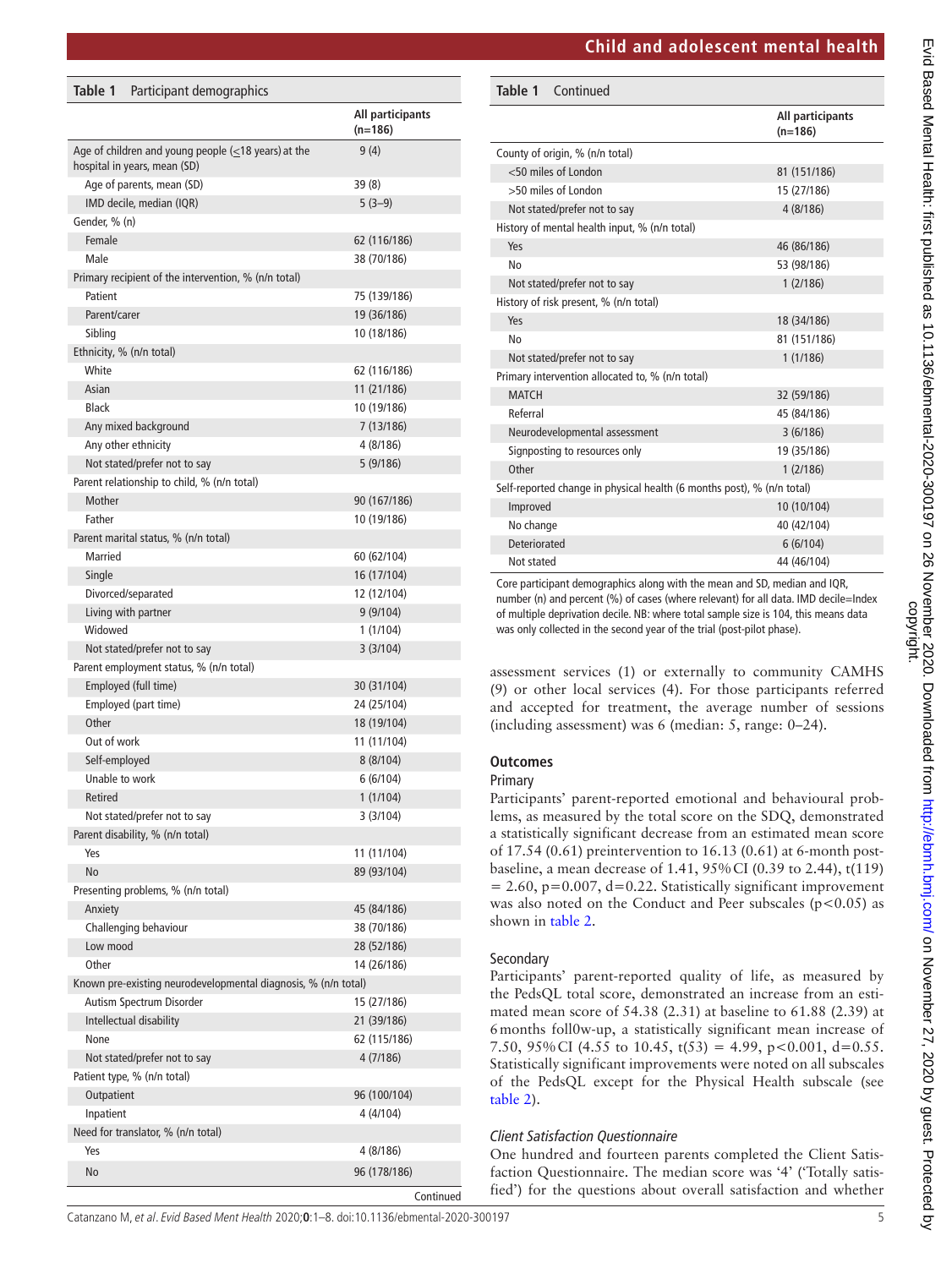<span id="page-5-0"></span>

|                              |     | Pre          | Post         |                                 |              |      |     |
|------------------------------|-----|--------------|--------------|---------------------------------|--------------|------|-----|
| <b>Measure</b>               | n   | M(SE)        | M(SE)        | Mean difference (CI)            | P value      | d    | df† |
| SDQ total score              | 156 | 17.54(0.61)  | 16.13(0.61)  | 1.41 (0.39 to 2.44)             | $0.007**$    | 0.22 | 119 |
| Impact                       | 156 | 3.58(0.25)   | 3.17(0.25)   | $0.41$ (-0.17 to 0.99)          | 0.166        | 0.11 | 82  |
| Emotional                    | 156 | 5.31(0.22)   | 4.93(0.22)   | $0.37$ (-0.06 to 0.81)          | 0.091        | 0.14 | 123 |
| Conduct                      | 156 | 3.03(0.19)   | 2.57(0.18)   | 0.45 (0.12 to 0.78)             | $0.007**$    | 0.22 | 134 |
| Hyperactivity                | 156 | 5.65(0.25)   | 5.46(0.26)   | $0.19$ (-0.22 to 0.60)          | 0.358        | 0.08 | 102 |
| Peer                         | 156 | 3.56(0.19)   | 3.17(0.20)   | $0.40$ (0.03 to 0.76)           | $0.035*$     | 0.17 | 97  |
| Prosocial                    | 156 | 7.01(0.22)   | 7.02(0.24)   | $-0.01$ ( $-0.53$ to 0.51)      | 0.975        | 0.00 | 98  |
| PedsQL total score           | 93  | 54.38 (2.31) | 61.88 (2.39) | $-7.50$ (-10.45 to -4.55)       | $< 0.001***$ | 0.55 | 53  |
| <b>Physical Health</b>       | 93  | 58.60 (3.24) | 62.18 (3.06) | $-3.58$ ( $-7.51$ to 0.34)      | 0.075        | 0.20 | 43  |
| Psychosocial Health          | 93  | 51.98 (2.10) | 59.81 (2.03) | $-7.83$ ( $-11.25$ to $-4.42$ ) | $< 0.001***$ | 0.47 | 90  |
| <b>Emotional Functioning</b> | 93  | 49.61 (2.46) | 56.16(2.53)  | $-6.54$ ( $-12.21$ to $-0.87$ ) | $0.024*$     | 0.23 | 89  |
| Social Functioning           | 93  | 54.88 (3.04) | 64.84 (2.73) | $-9.96$ ( $-15.58$ to $-4.33$ ) | $0.001***$   | 0.36 | 89  |
| <b>School Functioning</b>    | 93  | 51.45(2.51)  | 58.44 (2.37) | $-6.99$ ( $-11.41$ to $-2.58$ ) | $0.002**$    | 0.32 | 88  |

Multiple imputations by fully conditional specification was used to account for missing data and df were adjusted accordingly. Means (M), SEs, 95% CIs around the mean difference, p values for paired t-tests and effect sizes (d) are shown for all participants included in the analysis.

\*p<0.05, \*\*p<0.01, \*\*\*p<0.001.

†Adapted from Barnard and Rubin.[33](#page-7-13)

PedsQL, Pediatric Quality of Life Inventory; SDQ, Strengths and Difficulties Questionnaire.

the participant would recommend the centre to a friend. The median response to all other items was '3' ('Quite a bit') with the exception of whether the information and support you received made any difference to you/your child's physical health, for which the median response was 0 ('Not at all').  $\chi^2$  tests were run for baseline categorical variables (eg, ethnicity and gender) to test for differences between those who did and did not complete the CSQ [\(online supplemental material table 3S\)](https://dx.doi.org/10.1136/ebmental-2020-300197). Mann-Whitney U tests were conducted for clinical outcome measures (SDQ-P and PedsQL subscales) at baseline (Pre) and 6months (Post) and for baseline numeric demographic variables ([online supplemental](https://dx.doi.org/10.1136/ebmental-2020-300197)  [material table 4S](https://dx.doi.org/10.1136/ebmental-2020-300197)). Differences in the SDQ-P/PedsQL were not statistically significant (p>0.05). Differences in baseline demographic variables including age, index of multiple deprivation decile, gender and ethnicity were not statistically significant  $(p>0.05)$ .

#### **Harms**

None of the participants reported any significant harms from being involved in the research.

### **DISCUSSION**

This study found that in those attending a mental health drop-in centre in a paediatric hospital, a reduction in emotional/ behavioural symptoms and an increase in quality of life were observed. However, due to the lack of a control group, this cannot be specifically attributed to attending the drop-in centre, as participants may have improved with time regardless. The centre served as a single point of access for patients and their families who were able to refer themselves for assessment and treatment and offered a range of interventions including signposting to resources, referrals and a guided self-help version of MATCH-ADTC.<sup>[22](#page-7-3)</sup> Effect sizes ranged from small to moderate. Waiting times for treatment decisions were relatively short and at no time was there a waiting list. The majority of participants reported that they were totally satisfied with the centre and would recommend it to a friend.

This study can be considered within the UK Medical Research Council framework for developing complex interventions.<sup>[29](#page-7-10)</sup>

According to this framework, the first phase of intervention development is 'development' and involves identifying the evidencebase, modifying/developing theory and modelling processes and outcomes. For this study, the pre-existing evidence-base indicated that mental health problems in children and young people with long-term physical conditions are common,<sup>12</sup> brief psychological interventions are effective for children and young people with mental health needs in the context of long-term physical  $conditions<sup>14</sup>$  and that transdiagnostic, modular psychological treatment (MATCH-ADTC) is effective. $30$  The second stage of the framework involves feasibility/piloting and the present study is best considered within this stage. The study tested procedures, provided an estimate for recruitment and retention, and provides data that can be used to determine sample size in a future randomised controlled trial (RCT). Overall, retention was excellent—86% of parents who completed measures at baseline also completed them 6 months after baseline, despite sometimes receiving only minimal intervention such as signposting to services. The high levels of acceptability also bode well for future research studies aiming to assess the effectiveness/costeffectiveness of the intervention in an RCT.

The study indicates that it is possible to deliver brief transdiagnostic psychological interventions to patients in a paediatric hospital who are experiencing mental health needs alongside long-term physical conditions, as part of a stepped-care paediatric psychology health service. The modular psychological intervention (MATCH-ADTC) was typically delivered remotely, in the form of guided self-help. Training assistant psychologists and others to deliver such interventions is feasible $31$  and promising for the scalability and integration of brief transdiagnostic psychological interventions with existing physical health services.

It is unlikely that the improvement in mental health symptoms and quality of life could be attributed to an improvement in physical health since the physical health subscale of the PedsQL showed no significant improvement and parental report on satisfaction measure indicated that they did not consider the intervention to have impacted on physical health. When moving to the next stage of evaluation, independent assessments of physical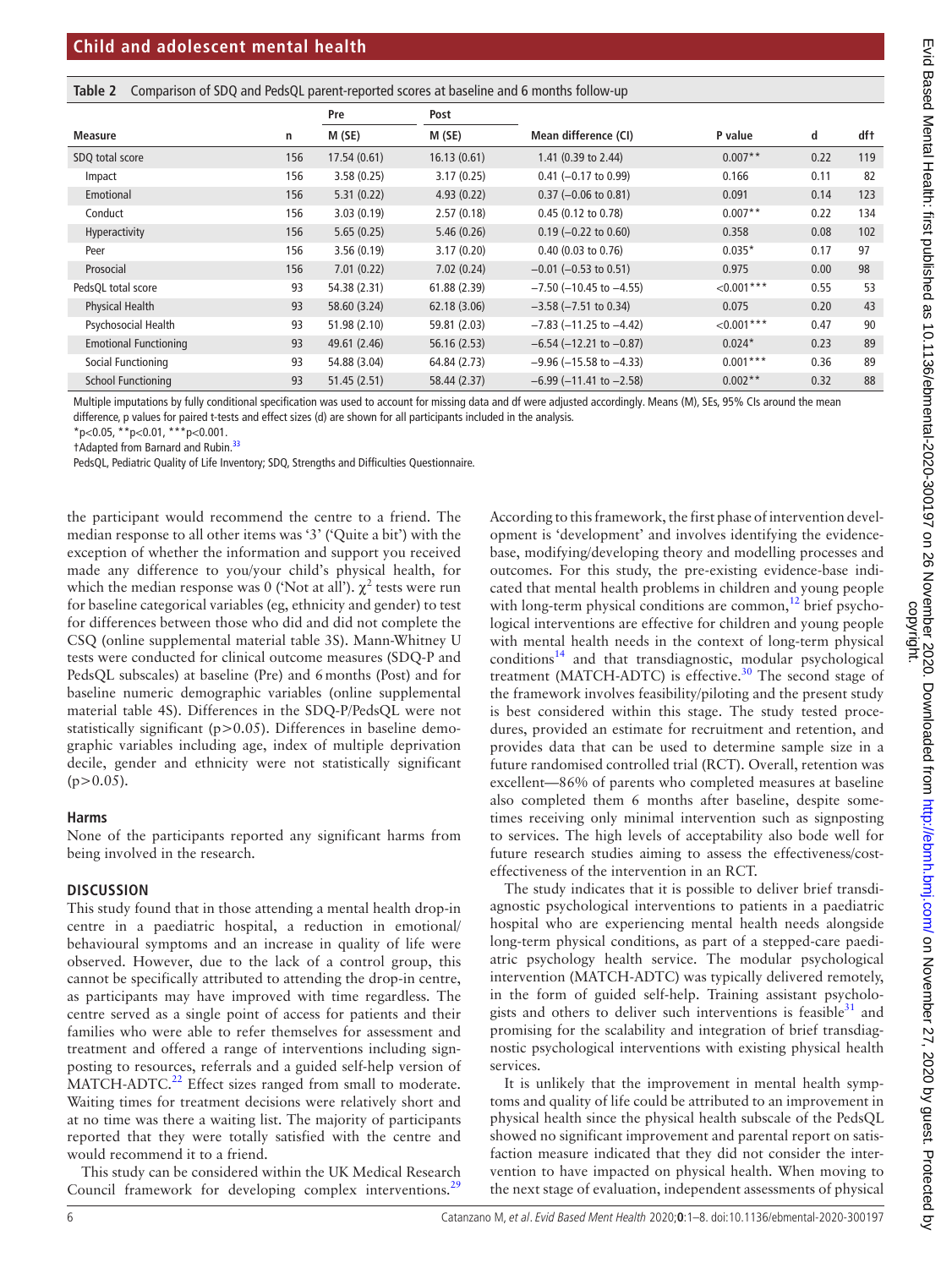**Child and adolescent mental health**

health status should be conducted. Patients were able to access the intervention easily by self-referral to a drop-in centre that was prominently located within the hospital. In terms of demographic variables, the sample appeared generally to be representative of the broader population of paediatric patients and was not restricted to any particular medical specialty as over 20 medical specialities were represented. The age range was deliberately wide with the view that any mental health service delivering such interventions would want to be able to offer them to all those in need ranging from parents of infants to older adolescents. Although the sample was representative of the wider hospital, relatively few of the patients at GOSH received the intervention as a proportion of the total number of patients. This could be for a variety of reasons, including the strong existing psychological services. Having both a physical and a digital presence may optimise reach and uptake of such interventions in a future RCT.

While the changes in SDQ scores demonstrated statistical significance, the effect size was small and does not equate to clinically significant change.<sup>32</sup> In addition, it is not possible to draw conclusions with regard to the specificity of any effects due to lack of a control group. Similarly, it is not possible to compare the effects of those receiving one type of intervention such as the guided self-help version of MATCH-ADTC with those that received another type (eg, referral to hospital psychological services) due to the lack of randomisation and small sample size receiving each form of intervention. The majority of the sample were English-speaking, from London and attending a specialist paediatric hospital that provides a gold-standard paediatric psychology service with highly experienced clinicians; this may influence the generalisability of the findings to other settings. Importantly, the measures taken were parent-reported rather than child-reported. Although such limitations are to be expected at this stage of development of an intervention, they mean that it is difficult to draw firm conclusions about the specific impact of a brief, transdiagnostic intervention for mental health in this population at present. Nevertheless, the study as a whole points to the feasibility of delivering brief transdiagnostic interventions via a mental health drop-in centre and indicates that they may have potential benefits. We suggest that a fully powered RCT is conducted to investigate the clinical and cost-effectiveness of brief transdiagnostic interventions for mental health problems in children and young people with long-term physical conditions delivered via an accessible drop-in centre.

### **CLINICAL IMPLICATIONS**

A mental health drop-in centre offering brief, transdiagnostic assessment and treatment has the potential to reduce emotional and behavioural symptoms and improve quality of life in children and young people with mental health needs in the context of long-term physical conditions as part of a paediatric psychology service.

**Acknowledgements** We would like to acknowledge the contribution of all colleagues who have worked on this project, in particular our paediatric psychology colleagues (Zoe Berger, Mandy Bryon, Emma Hewson, Penny Titman), previous members of the team (Radha Kothari, Marc Tibber and Maya Patel), support from the GOSH volunteers and placement students (Brian Ching, Nadia Mohammed, Rowan Souray and Valerie Cai), Crispin Walkling-Lea, Jamie Wilcox and other members of the Steering Committee, Charlotte Sanderson and the GOSH Young Person's Advisory Group. All research at Great Ormond Street Hospital NHS Foundation Trust and UCL Great Ormond Street Institute of Child Health is made possible by the NIHR Great Ormond Street Hospital Biomedical Research Centre.

**Contributors** RS, AEC, IH and SDB designed the study. MC, KF, CT and EK collected the data. MC and EK carried out the intervention under supervision of SDB and HL. RS and SDB had oversight of the management of the project. KF, LX, EK and

MC helped prepare the data for analysis. MC and LX carried out the analysis under supervision of SB and input from TD. All authors contributed to the writing and/or editing of the manuscript.

**Funding** This project was funded by The Beryl Alexander Charity and Great Ormond Street Hospital Children's Charity.

**Disclaimer** The views expressed are those of the author(s) and not necessarily those of the NHS, the NIHR or the Department of Health.

**Competing interests** None declared.

**Patient consent for publication** Not required.

**Ethics approval** Ethics approval was granted by the London Riverside Research Ethics Committee (REC reference number: 16/LO/1915).

**Provenance and peer review** Not commissioned; externally peer reviewed.

**Data availability statement** De-identified data are available upon reasonable request by contacting the corresponding author.

**Supplemental material** This content has been supplied by the author(s). It has not been vetted by BMJ Publishing Group Limited (BMJ) and may not have been peer-reviewed. Any opinions or recommendations discussed are solely those of the author(s) and are not endorsed by BMJ. BMJ disclaims all liability and responsibility arising from any reliance placed on the content. Where the content includes any translated material, BMJ does not warrant the accuracy and reliability of the translations (including but not limited to local regulations, clinical guidelines, terminology, drug names and drug dosages), and is not responsible for any error and/or omissions arising from translation and adaptation or otherwise.

**Open access** This is an open access article distributed in accordance with the Creative Commons Attribution Non Commercial (CC BY-NC 4.0) license, which permits others to distribute, remix, adapt, build upon this work non-commercially, and license their derivative works on different terms, provided the original work is properly cited, appropriate credit is given, any changes made indicated, and the use is non-commercial. See: [http://creativecommons.org/licenses/by-nc/4.0/.](http://creativecommons.org/licenses/by-nc/4.0/)

#### **ORCID iD**

Matteo Catanzano <http://orcid.org/0000-0002-7876-4348>

### **REFERENCES**

- <span id="page-6-0"></span>1 Kotov R, Krueger RF, Watson D, et al. The hierarchical taxonomy of psychopathology (HiTOP): a dimensional alternative to traditional nosologies. [J Abnorm Psychol](http://dx.doi.org/10.1037/abn0000258) 2017;126:454–77.
- 2 Dalgleish T, Black M, Johnston D, et al. Transdiagnostic approaches to mental health problems: current status and future directions. [J Consult Clin Psychol](http://dx.doi.org/10.1037/ccp0000482) 2020;88:179–95.
- <span id="page-6-1"></span>3 Clark LA, Cuthbert B, Lewis-Fernández R, et al. Three approaches to understanding and classifying mental disorder: ICD-11, DSM-5, and the National Institute of mental health's research domain criteria (RDoC). [Psychol Sci Public Interest](http://dx.doi.org/10.1177/1529100617727266) 2017;18:72-145.
- <span id="page-6-2"></span>4 Michael T, Zetsche U, Margraf J. Epidemiology of anxiety disorders. [Psychiatry](http://dx.doi.org/10.1016/j.mppsy.2007.01.007) 2007;6:136–42.
- <span id="page-6-3"></span>5 Merikangas KR, He J-P, Burstein M, et al. Lifetime prevalence of mental disorders in U.S. adolescents: results from the National Comorbidity Survey Replication-- Adolescent Supplement (NCS-A). [J Am Acad Child Adolesc Psychiatry](http://dx.doi.org/10.1016/j.jaac.2010.05.017) 2010;49:980–9.
- <span id="page-6-4"></span>6 Blackman JA, Gurka MJ, Gurka KK, et al. Emotional, developmental and behavioural co-morbidities of children with chronic health conditions. [J Paediatr Child Health](http://dx.doi.org/10.1111/j.1440-1754.2011.02044.x) 2011;47:742–7.
- 7 Whitney DG, Shapiro DN, Warschausky SA, et al. The contribution of neurologic disorders to the National prevalence of depression and anxiety problems among children and adolescents. [Ann Epidemiol](http://dx.doi.org/10.1016/j.annepidem.2018.11.003) 2019;29:81-4.
- 8 Reilly C, Agnew R, Neville BGR. Depression and anxiety in childhood epilepsy: a review. [Seizure](http://dx.doi.org/10.1016/j.seizure.2011.06.004) 2011;20:589–97.
- <span id="page-6-5"></span>9 Merikangas KR, Calkins ME, Burstein M, et al. Comorbidity of physical and mental disorders in the neurodevelopmental genomics cohort study. *[Pediatrics](http://dx.doi.org/10.1542/peds.2014-1444)* 2015;135:e927–38.
- <span id="page-6-6"></span>10 Zima BT, Rodean J, Hall M, et al. Psychiatric disorders and trends in resource use in pediatric hospitals. [Pediatrics](http://dx.doi.org/10.1542/peds.2016-0909) 2016;138:e20160909.
- <span id="page-6-7"></span>11 Perrin JM, Asarnow JR, Stancin T, et al. Mental health conditions and health care payments for children with chronic medical conditions. [Acad Pediatr](http://dx.doi.org/10.1016/j.acap.2018.10.001) 2019;19:44-50.
- <span id="page-6-8"></span>12 Moore DA, Nunns M, Shaw L, et al. Interventions to improve the mental health of children and young people with long-term physical conditions: linked evidence syntheses. [Health Technol Assess](http://dx.doi.org/10.3310/hta23220) 2019;23:1–164.
- 13 Hendriksen JGM, Peijnenborgh JCAW, Aldenkamp AP, et al. Diagnostic overshadowing in a population of children with neurological disabilities: a cross sectional descriptive study on acquired ADHD. [Eur J Paediatr Neurol](http://dx.doi.org/10.1016/j.ejpn.2015.04.004) 2015;19:521-4.
- <span id="page-6-9"></span>14 Catanzano M, Bennett SD, Sanderson C, et al. Brief psychological interventions for psychiatric disorders in young people with long term physical health conditions: a systematic review and meta-analysis. [J Psychosom Res](http://dx.doi.org/10.1016/j.jpsychores.2020.110187) 2020;136:110187.